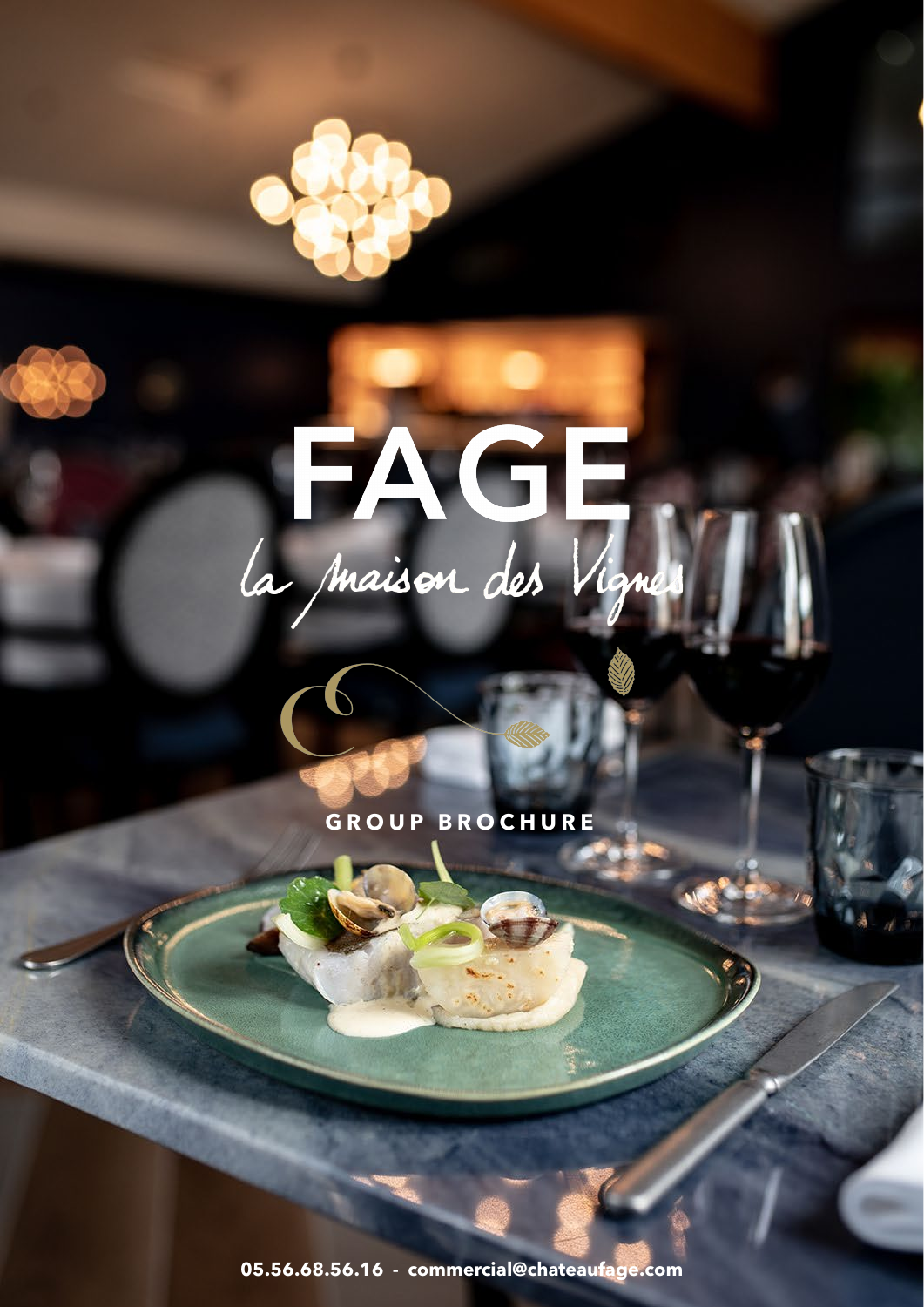

## **THE APERITIFS**

#### GLASSES

| Kir Bordelais 14 cl                                                           | $6,00 \in$ |
|-------------------------------------------------------------------------------|------------|
| Muscat de Rivesaltes 14 cl                                                    | $6,00 \in$ |
| Lillet, white & rosé 6 cl                                                     | $6,00 \in$ |
| Glass of wine of the Château FAGE domain, White or Rosé                       | 4,00 €     |
| Apéritif of the season                                                        | 10,00 €    |
| Glass of Champagne Gosset Extra Brut 14 cl                                    | 10,00€     |
| <b>BOTTLES</b>                                                                |            |
| (preferential rates only applicable for bottles consumed during the apéritif) |            |
| Château FAGE White, Red, or Rosé 75 cl                                        | 18,00€     |
| Kir Bordelais (dry white wine from Bordeaux and fruit liquer)                 | 18,00€     |
| Champagne Barthélémy Pinot                                                    | 50,00€     |
| Champagne Gosset Extra Brut                                                   | 55,00€     |
| Champagne Gosset Grande Réserve                                               | 70,00 €    |
| Fruit Juice 1 litre                                                           | $6,00 \in$ |
| Perrier or Sodas 1 litre                                                      | $6,00 \in$ |
| Mineral still or sparkling water Eau de FAGE 1 litre                          | $3,00 \in$ |

#### WELCOME PACKAGE

Wine-based aperitif, accompanied by 3 canapés per person at the Chef's choice **12,00 €**

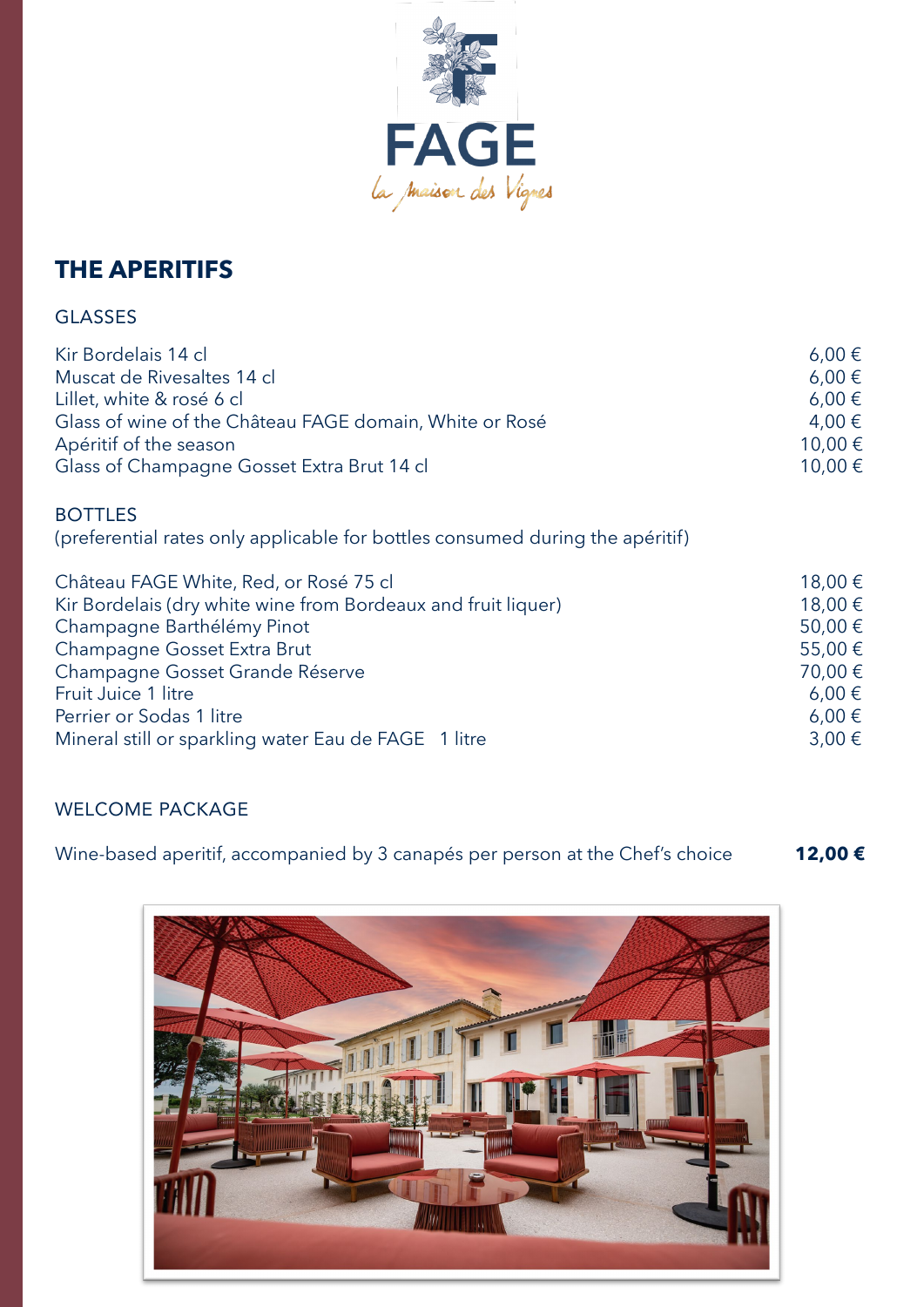

## **THE CANAPÉS**

| • 5 pieces/person package | $13,00 \in$ |
|---------------------------|-------------|
| ■ 8 pieces/person package | 20,00 €     |
| ■ Canapé, unit value      | 3,00 €      |

Choose from the following list

#### **COLD FOR STARTERS,**

Blinis and smoked Trout Turnip with Ham and Goat Cheese Veggie Club sandwich Fish Tartare of the season Beef Carpaccio Arbequina Olive Paste Home-Made Foie Gras Toast with jelly of the season

#### **WARM TO CONTINUE,**

Beef Gyoza Veggie Gyoza Shrimp Gusset Buttered Scallops Panko Shrimp with Wazabi Mayo Beef Samoussa Veggie Samoussa Muscles Tempura Home-Made Croque-Monsieur Supplemental caviar on the croque-monsieur  $+1,00 \in \mathcal{P}$  piece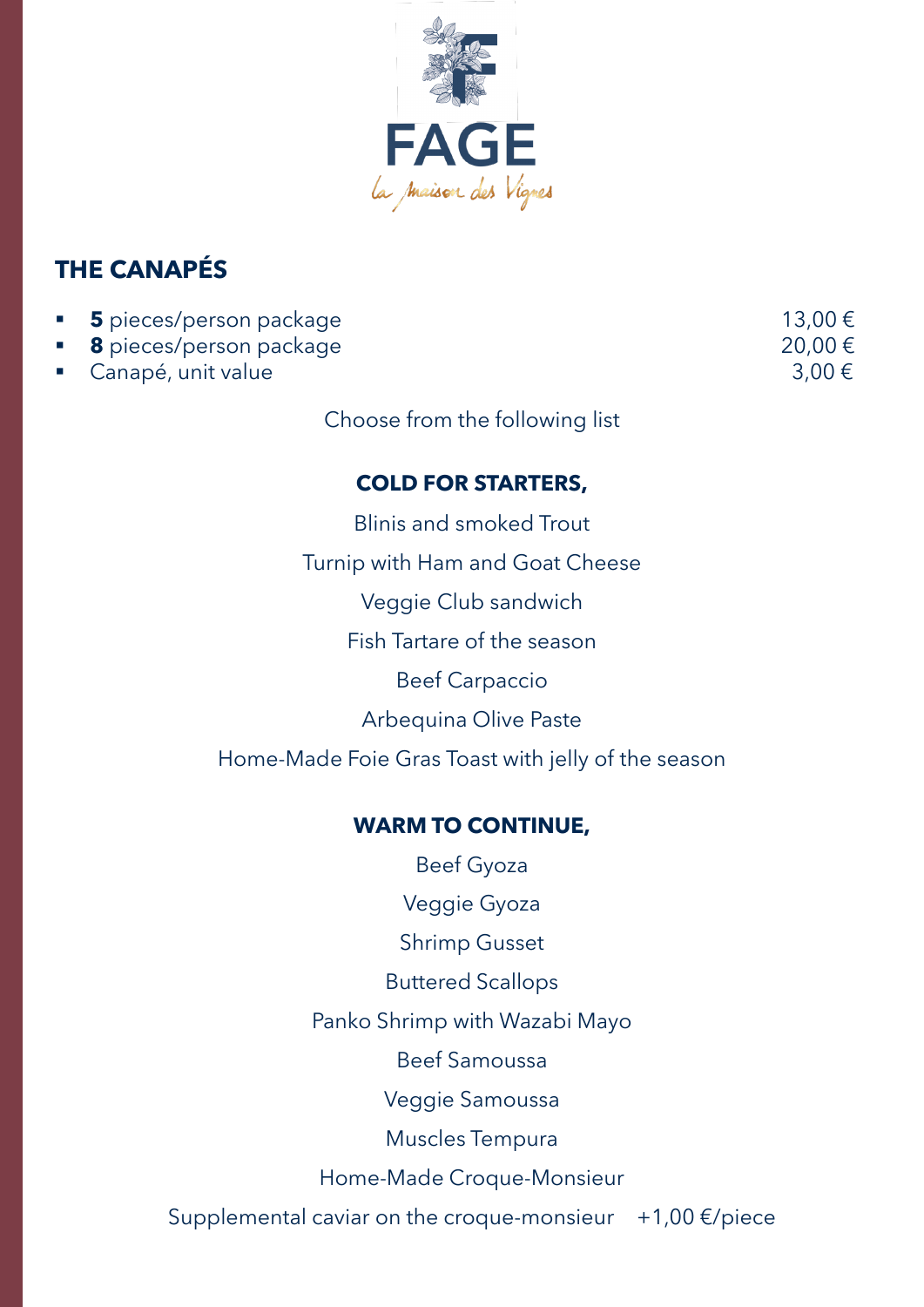

## **MENU INFLUENCES**

STARTER, MAIN COURSE, DESSERT **39,00 €** STARTER, FISH, MEAT & DESSERT **54,00 €**

OUR FRESH CHEESE SELECTION **8,00 €** ADDITIONAL COST BIRTHDAY CAKE **5.00 €** PER PERSON ADDITIONAL COST

#### **THE RISOTTO FREGULA SARDA**

Safran cream from the "Terr'a Safran" farm, tumeric lace tile, tumeric jelly, pickled vegetables

#### *Or* **THE BÖMLO SALMON**

Gravlax, squash sauce, burned blood-orange, wasabi mayonnaise, Sturia caviar



#### **THE ST JEAN DE LUZ HAKE**

Grilled, vegetable muslin, glazed yellow beets, acidulous fresh chard condiments, meat juice with Kalios sage

#### *Or*

#### **THE SISTERON PGI SUCKLING LAMB**

Slow-cooked saddle of lamb, cranberry bean muslin, roasted carrot tops, four-spice crumble, meat juice with candied garlic



#### **THE APPLE AND DILL**

White chocolate ganache infused with dill, caramelized candied apple, dill jelly, green apple sorbet *Or*

## **THE PISTACHIO AND POMELO**

Pistachio soft biscuit, lime creamy, pomelo jelly, creamy pure Feudo San Biagio pistachio, pomelo sorbet

**Please be advised to chose the same starter – the same main course – the same dessert for every person attending**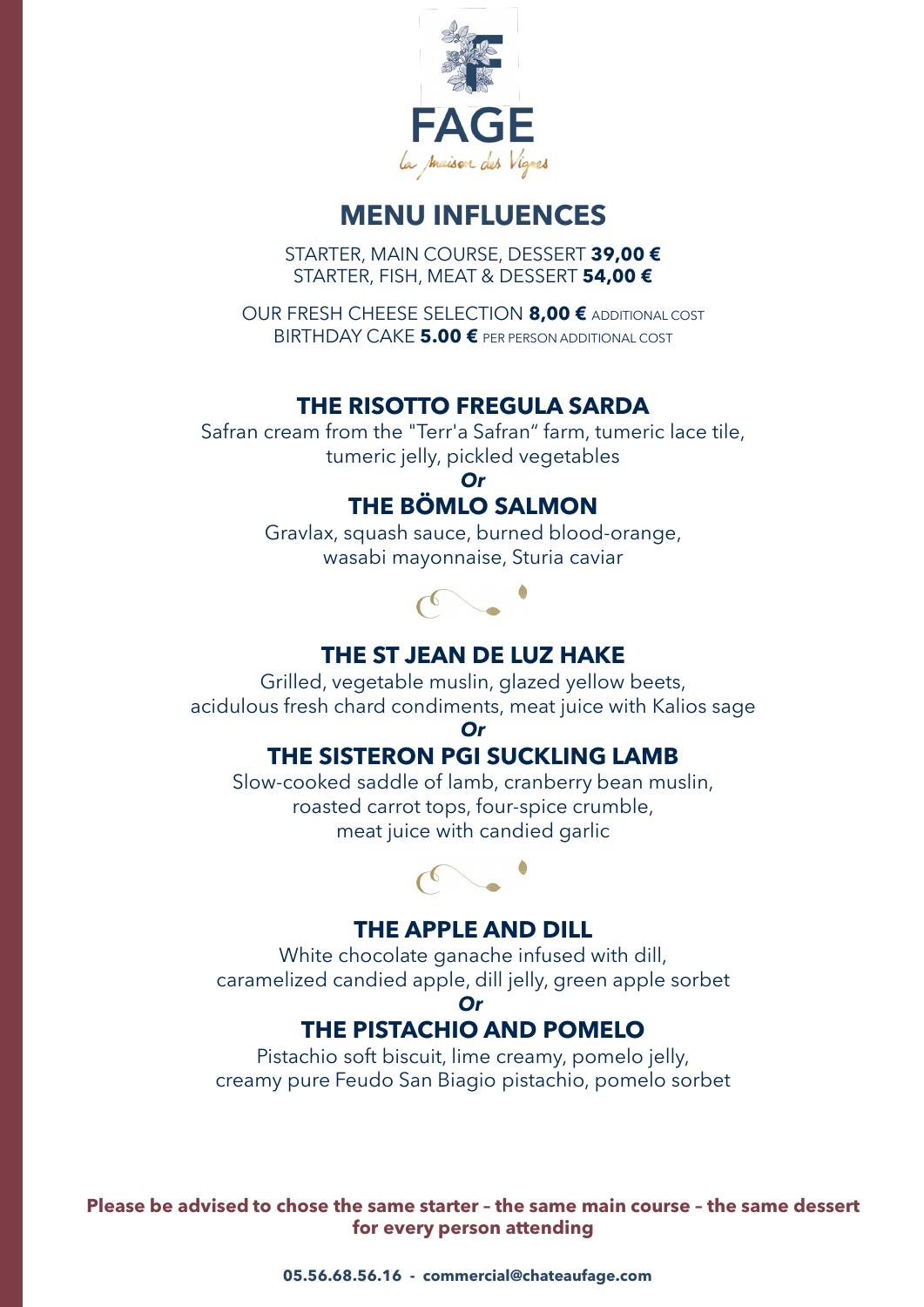

## **MENU ORIGINES**

STARTER, MAIN COURSE, DESSERT **48,00 €** STARTER, FISH, MEAT & DESSERT **63,00 €**

OUR FRESH CHEESE SELECTION **8,00 €** ADDITIONAL COST BIRTHDAY CAKE **5.00 €** PER PERSON ADDITIONAL COST

### **DEL GAUDIO'S BURRATA**

Whole burrata, fresh seasonal fruits, cecina beef ham, pine nuts crumble, fresh basil juice, balsamic vinegar of Modena

#### *Or*

#### **THE VEAL RAVIOLI**

Softened seasonal mushrooms in parsley, stew sauce, vegetable oil



## **THE SKREI COD**

Medallion, marbled with algea, braised carmine chicory, Oyster condiments, chicory and fresh nuts, chard sauce

#### *Or* **THE BALTIC BLACK BEEF**

Aged for 30 days and imbued with beech wood, home-made mashed potatoes, softened garlic spinach, caramelized saucier onions, meat juice infused with beets and tonka beans



## **THE RHUBARBE AND STRAWBERRY**

Rhubarbe marmalade from the Domaine de la Source, Crispy leaves, Madagascar vanilla cream, Fresh strawberries from the Lot et Garonne, strawberry sorbet

#### *Or* **THE VALRHONA CHOCOLATE**

Tulakalum 75% chocolate ganache, crispy chocolate tile, cacao struzel, Bahibe 46% creamy chocolate, cacao sorbet, Oabika sauce (cacao pulp juice from the extraction)

**Please be advised to chose the same starter – the same main course – the same dessert for every person attending**

**05.56.68.56.16 - commercial@chateaufage.com**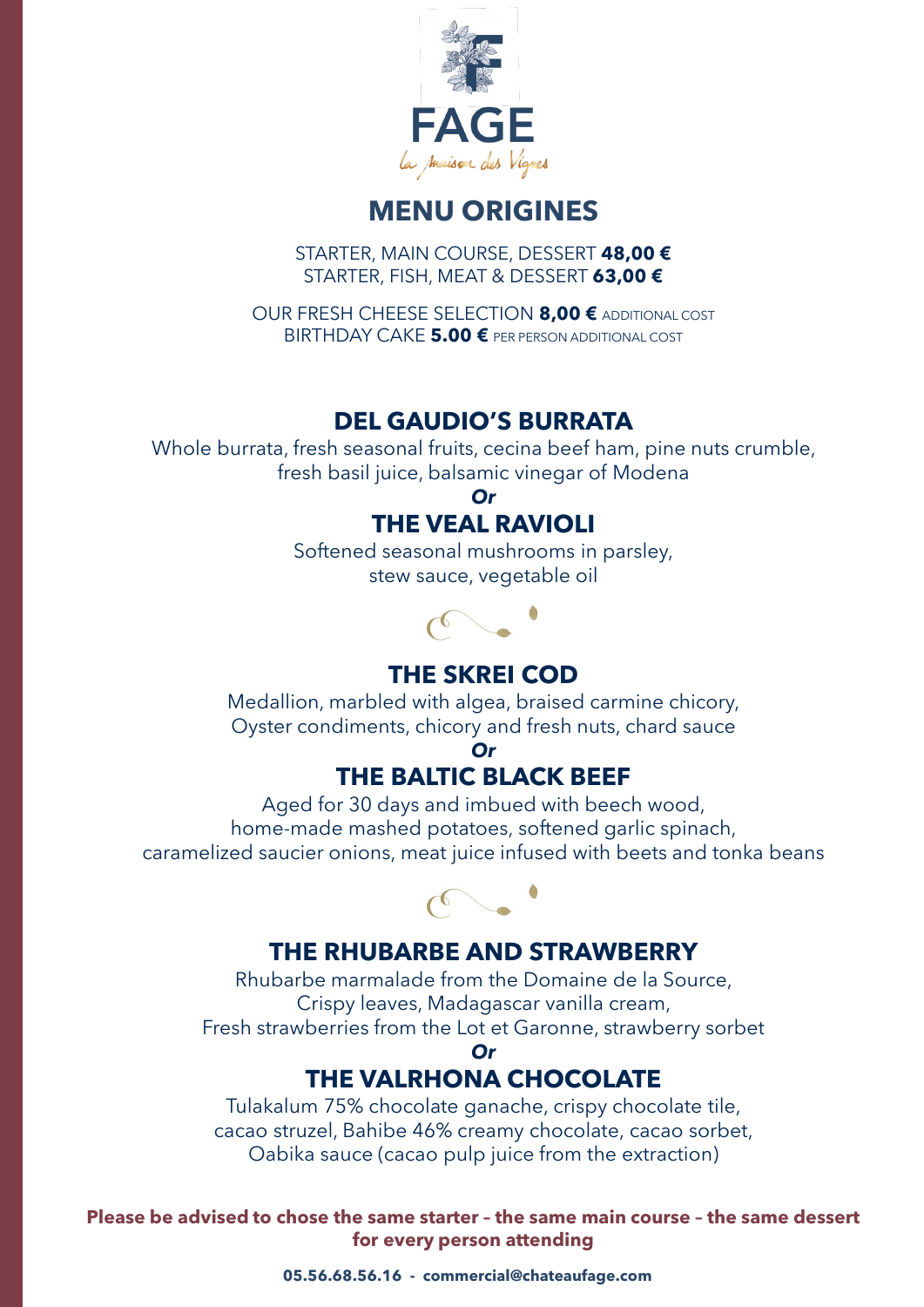

#### **CHILD'S MENU**

#### STARTER, MAIN COURSE, DESSERT **18,00 €**

STARTER, MAIN COURSE or MAIN COURSE, DESSERT **15,00 €**

Platter of vegetables and cold cuts

Fish fillet from the market, pasta **or** Grilled chicken fillet, french fries

Bowl of icecream or sorbet



#### **CHILD'S MENU « LIKE THE BIG PEOPLE »** STARTER, MAIN COURSE, DESSERT **25,00 €**

This menu is comprosed of the dishes of the adult menu, with adapted portions for children

Until 12 years old included – Uniform choice for all children The origin of our mears is French Price with taxes & service included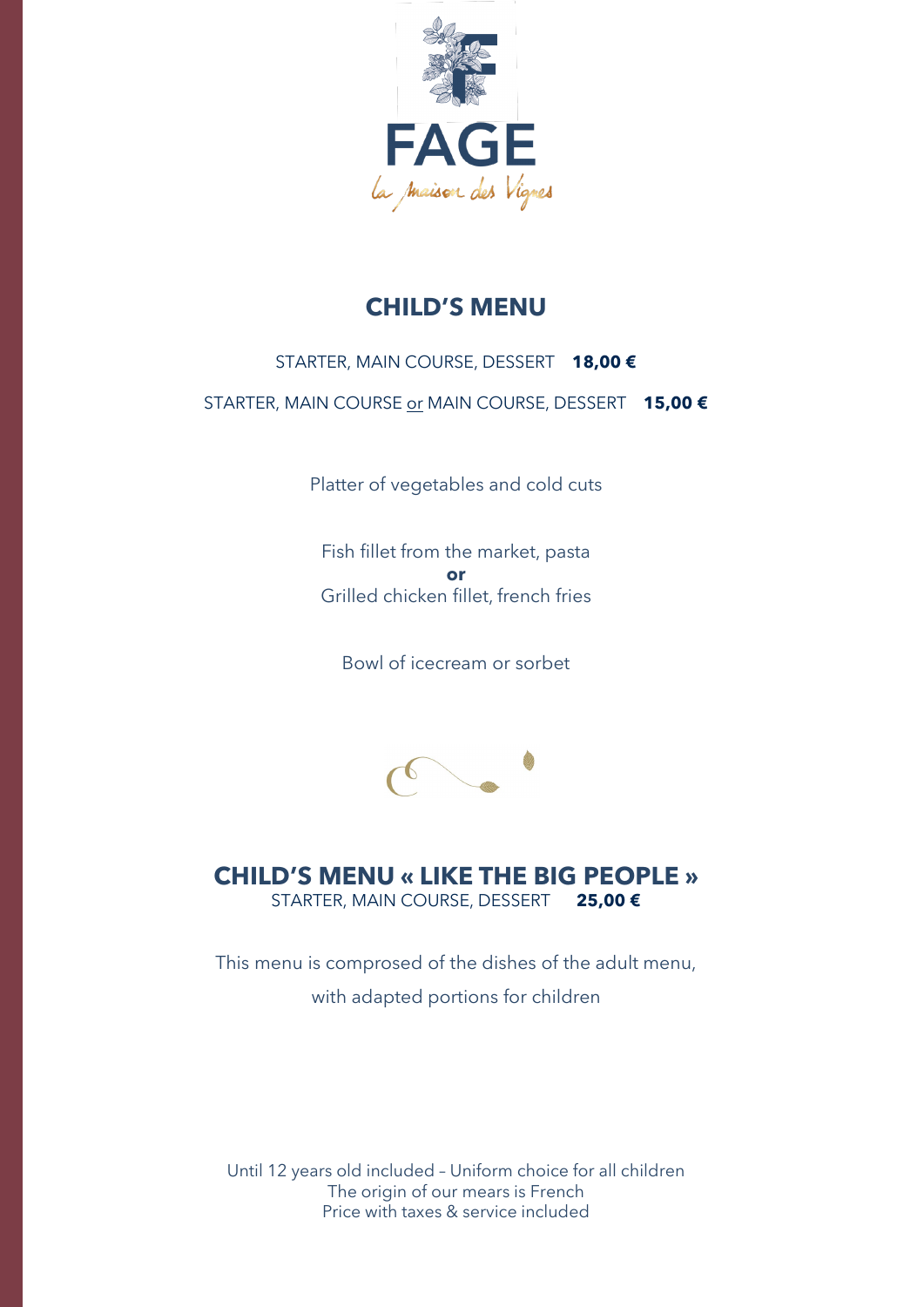

## **DRINK PACKAGES**

Prices per person, on the average base consumption of 1 75cl bottle for 3 persons any color, mineral water and coffee included

## **14.00 € per person**

White and red wine at the Sommelier's choice, Eaux de FAGE (still and sparkling), coffee included



## **17.00 € per person**

White and red wine at the Sommelier's choice, Eaux de FAGE (still and sparkling), coffee included



## **25.00 € per person**

White and red wine at the Sommelier's choice, Eaux de FAGE (still and sparkling), coffee included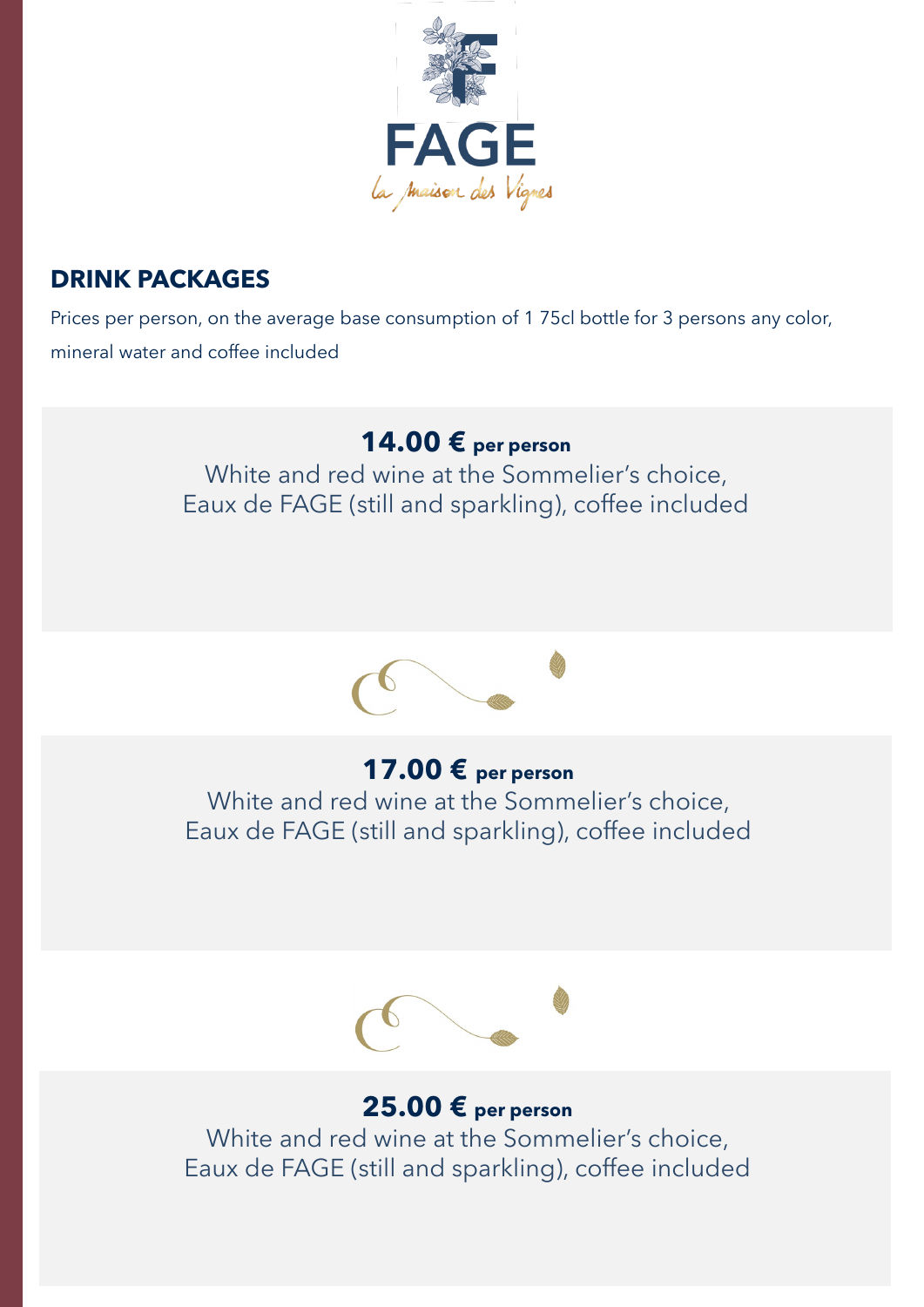

# **THE WINE** Per bottle during your meal

## **WINE MENU ON DEMAND**

## **PACKAGE 5,00 €/PERSON** MINERAL WATER AND COFFEE INCLUDED